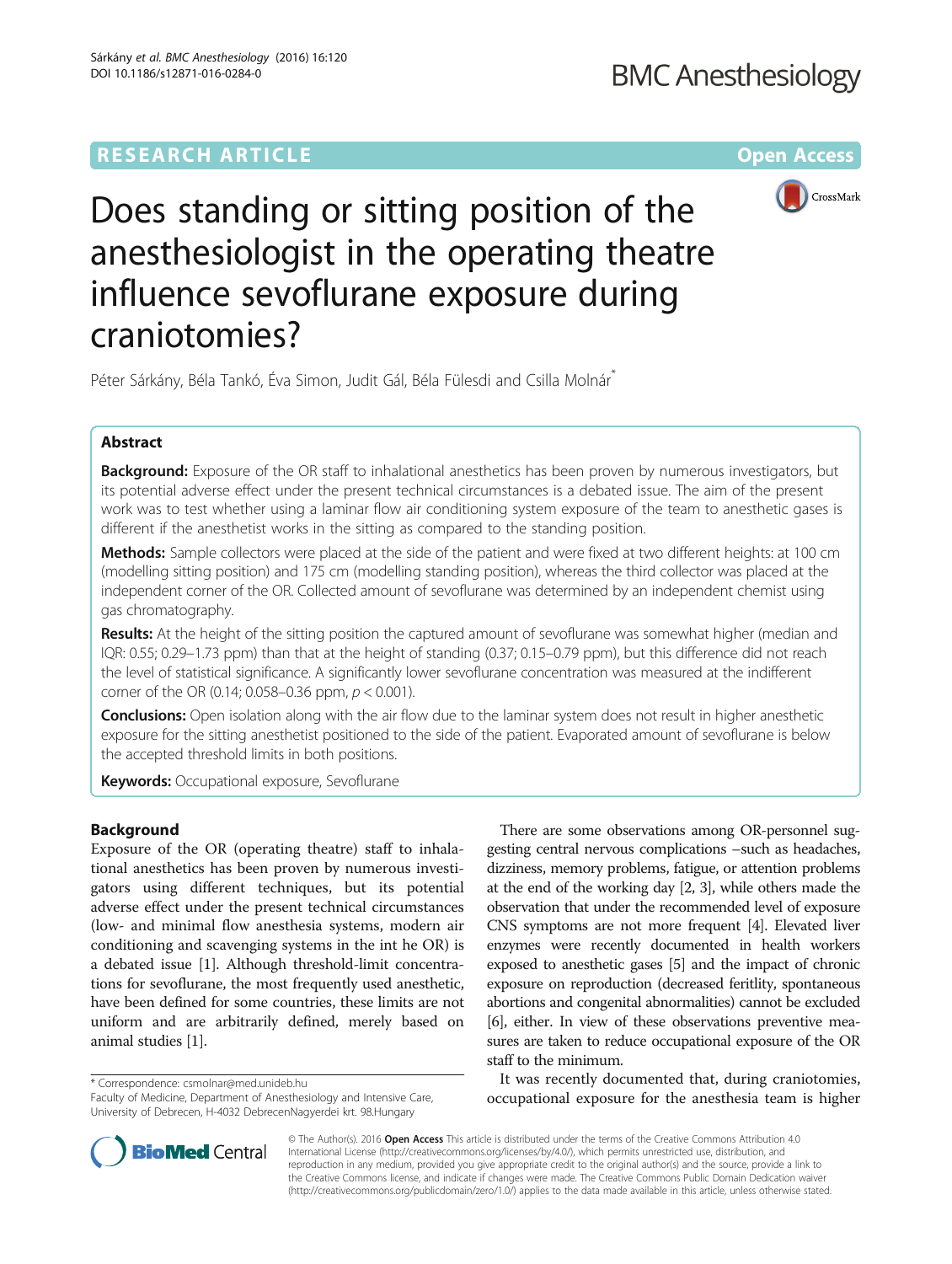<span id="page-1-0"></span>than that for the operating neurosurgeon and the main source of sevoflurane evaporation is the patient's mouth [[7\]](#page-4-0). In a previous study it was also proven that positioning of anesthesia at the feet of the patient (rather than at the side) may decrease anesthetic exposure [\[8](#page-4-0)]. However, in some institutions anesthetists insist on positioning anesthesia team at the side because, in their judgment, the patient is better accessible this way. However, as is known from previous studies, laminar flow air conditioning systems – although they more potently decrease sevoflurane concentrations in the OR in general - direct air flow toward the anesthetist and consequently, exposure may be higher [\[9](#page-4-0)].

As we run a laminar flow air conditioning system in our OR –according to the newest standards-, the aim of the present work is to test whether exposure of the team to anesthetic gases is different if the anesthetist works in the sitting as compared to the standing position.

## **Methods**

We included 27 patients (12 females and 15 males) undergoing craniotomy for the removal of intracerebral tumors. All patients signed an informed consent approved by the local medical ethics committee (University of Debrecen, Health and Medical Science Center), registration number of institutional ethics approval was: DEOEC RKET/IKET 2483-2006, responsible person: Dr. József Szentmiklósi).

For anesthetic induction propofol (1-2,5 mg/kg BW) and for maintenance a combination of sevoflurane, fentanyl androcuronium was used. Sevoflurane was administered via a Dräger Zeus anesthesia work station (Dräger Medical AG & Co. KG, Lübeck, Germany) using a low-flow anesthetic technique. Tracheal tubes were inflated using pressure gauge to 25–30 mmHg pressure Routine perioperative monitoring was used including arterial blood pressure, heart rate, ECG, O2 saturation, end-tidal CO2 concentration and end-tidal sevoflurane concentration. The anesthesia team were positioned at the side of the patients as shown in Fig. 1. Craniotomy and dural opening were always started after equilibrium of sevoflurane anesthesia was reached (usually at 1 V% sevoflurane). A laminar flow air conditioning system was used allowing changing and refilling the air within the OR at a rate of  $50 \text{ m}^3/\text{min}$ .

To collect the evaporated amount of sevoflurane a setup was used consisting of a portable air sampling pump (224-51 TX Air Sampling Pump SKC, Dorset, England), an attached tube system and an absorber ampule coupled to the tube system; the details of the sampling were described elsewhere in detail [\[7\]](#page-4-0). The suction pump ensured a continuous flow through the absorber ampule where sevoflurane was collected for later analysis using gas chromatography. Sample collection was started at skin incision and terminated at dural closure. Sevoflurane concentration could be determinded as a time weighted average. Time weighted average sevoflurane concentration was calculated accoring to the following equation=

$$
\frac{V_0 * m * 10^6}{M * Q * t}
$$

where

- $V_0$  = the volume of 1 mol sevoflurane at room temperature (24 l)
- m = quantity of sevoflurane in the absorber
- $M =$  quantity of 1 mol sevoflurane (200,055 g)
- $Q =$  minute volume of the suctioning pump
- (300 ml/min)
- t = duration of sample collection (minutes).

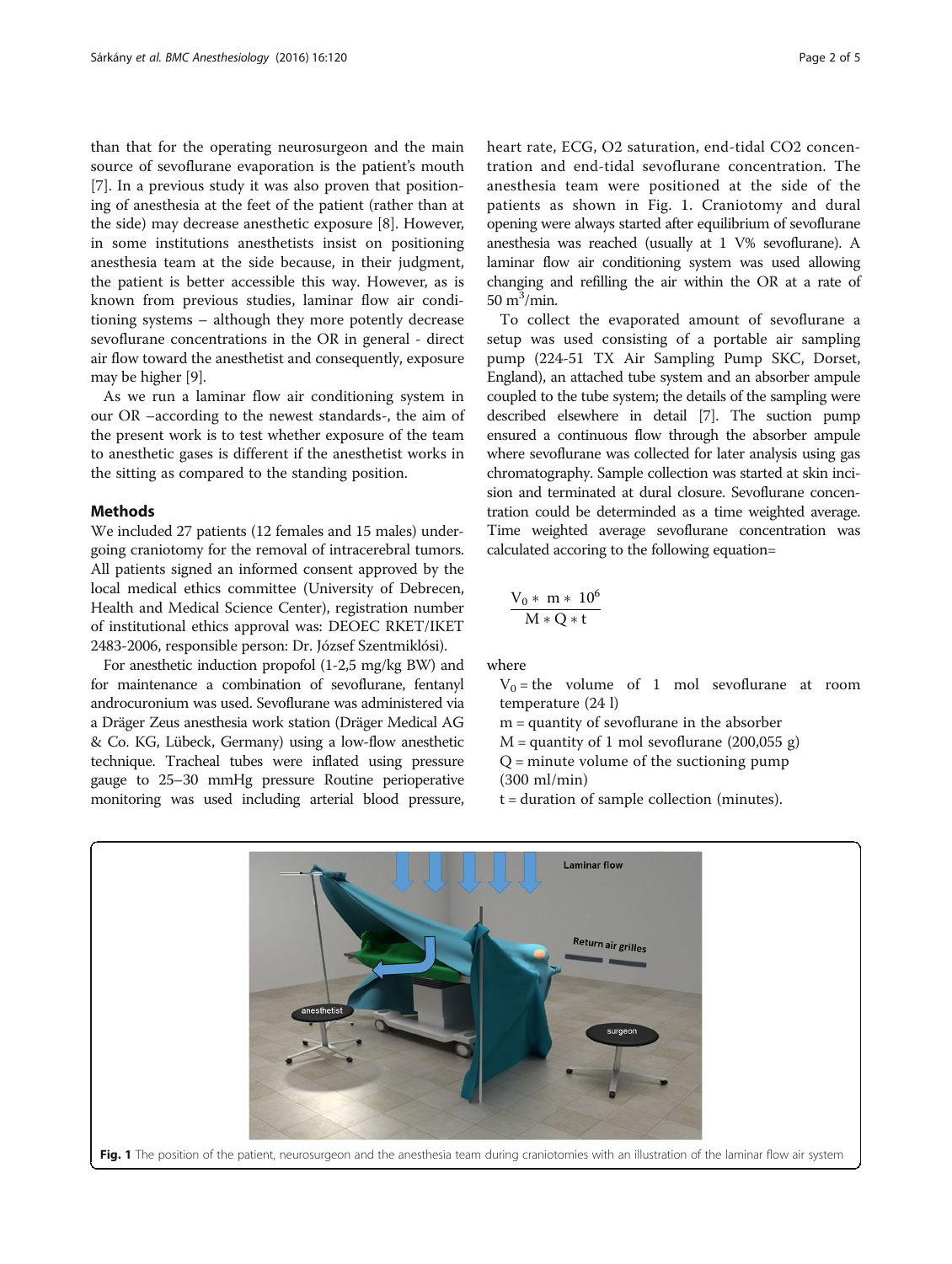To answer the present study's question, three detectors were placed at the different sites of the OR as follows: an infusion stand was placed at the side of the patient and sample collectors were fixed at two different heights: at 100 cm (modelling sitting position) and 175 cm (modelling standing position), whereas the third collector was placed at the independent corner of the OR. This type of positioning of the sample collectors were chosen in order to exclude the impact of movement of the anesthetist during surgery (changing positions, going away from the anesthesia working place) and therewith being able to assess the influence of the position in the circumstances of the laminar flow air conditioning system. Additional sample collectors were placed on the floor near to the return air grilles and at the mouth of the patient, but their results were not part of the present statistical analysis carried out to answer our question, they provided additional information.

## Statistical analysis

After normality tests failed, medians and interquartile ranges are reported for all values. Pairwise multiple comparisons were performed by the appropriate Tukey-test. A  $p < 0.05$  value was accepted as statistically significant difference.

## Results

Demographic characteristics of the patients are summarized in Table 1. Results on the collected amount of sevoflurane are summarized in Fig. 2. At the height of the sitting position the captured amount of sevoflurane was somewhat higher (median and IQR: 0.55; 0.29– 1.73 ppm) than that at the height of standing (0.37; 0.15– 0.79 ppm), but this difference did not reach the level of statistical significance. A significantly lower sevoflurane concentration was measured at the indifferent corner of the OR (0.14; 0.058–0.36 ppm,  $p < 0.001$ ) Values of each measurements are presented as an additional file.

Sevoflurane concentrations measured at the patient's mouth were gradually higher than at any other points of the OR (1.2; 0.43–7.1 ppm). Absorbers placed on the floor near the return air grilles collected 0.26; 0.16– 0.94 ppm sevoflurane.

| <b>Table 1</b> Patients and operation characteristics |
|-------------------------------------------------------|
|-------------------------------------------------------|

|                              | Parameter       |
|------------------------------|-----------------|
| Age (years)                  | $50.1 \pm 16.8$ |
| Body mass index              | $25.6 + 6.2$    |
| Gender (F/M)                 | 12/15           |
| Duration of surgery, minutes | $108.7 + 45.8$  |
| ET CO <sub>2</sub>           | $30.3 \pm 1.9$  |
| ET sevoflurane (vol%)        | $1.39 \pm 0.38$ |



Fig. 2 Sevoflurane concentrations (medians and IQR) at the height of sitting and standing position with the team located on the side of the patient as well as at the indifferent corner of the OR. \* indicates statistically significant difference compared to values measured at sitting and standing position

## **Discussion**

Occupational exposure of the OR team to anesthetic gases cannot be avoided and long-term consequences on the personnel's health are not known in all details [[1,](#page-3-0) [10](#page-4-0)]. Therefore attention should be paid to measures that decrease the hazard of exposure . Among other things, type of surgical intervention, technique of the inhalational anesthesia, airway device used during surgery, positioning of the anesthesia team as well as type and capacity of the the air-conditioning and scavanging system are factors that can modify anesthetic exposure [[1](#page-3-0), [9\]](#page-4-0).

In the present study we checked the hypothesis that during craniotomy operations, with the team positioned at the side of the patient the standing position results in lower exposure of the team than the sitting position. The concept of this hypothesis arose from the observation of Herzog-Niescery et al. [[9\]](#page-4-0), who stated that using a laminar flow air-conditioning system may lead to higher exposure of the anesthetist than using a turbulent system. We therefore hypothesited that, as shown in Fig. [1,](#page-1-0) when a laminar system is used, the gas flow is driven toward the anesthetist located at the side of the patient. As we proved previously during our measurements, the main source of sevoflurane evaporation is the patient's mouth [[7\]](#page-4-0) and the proximity of the anesthetist located at the side contributes to higher exposure due to the open isolation drape driving the evaporated gas toward the anesthetist [[8\]](#page-4-0). Therefore, the open isolation along with the air flow due to the laminar system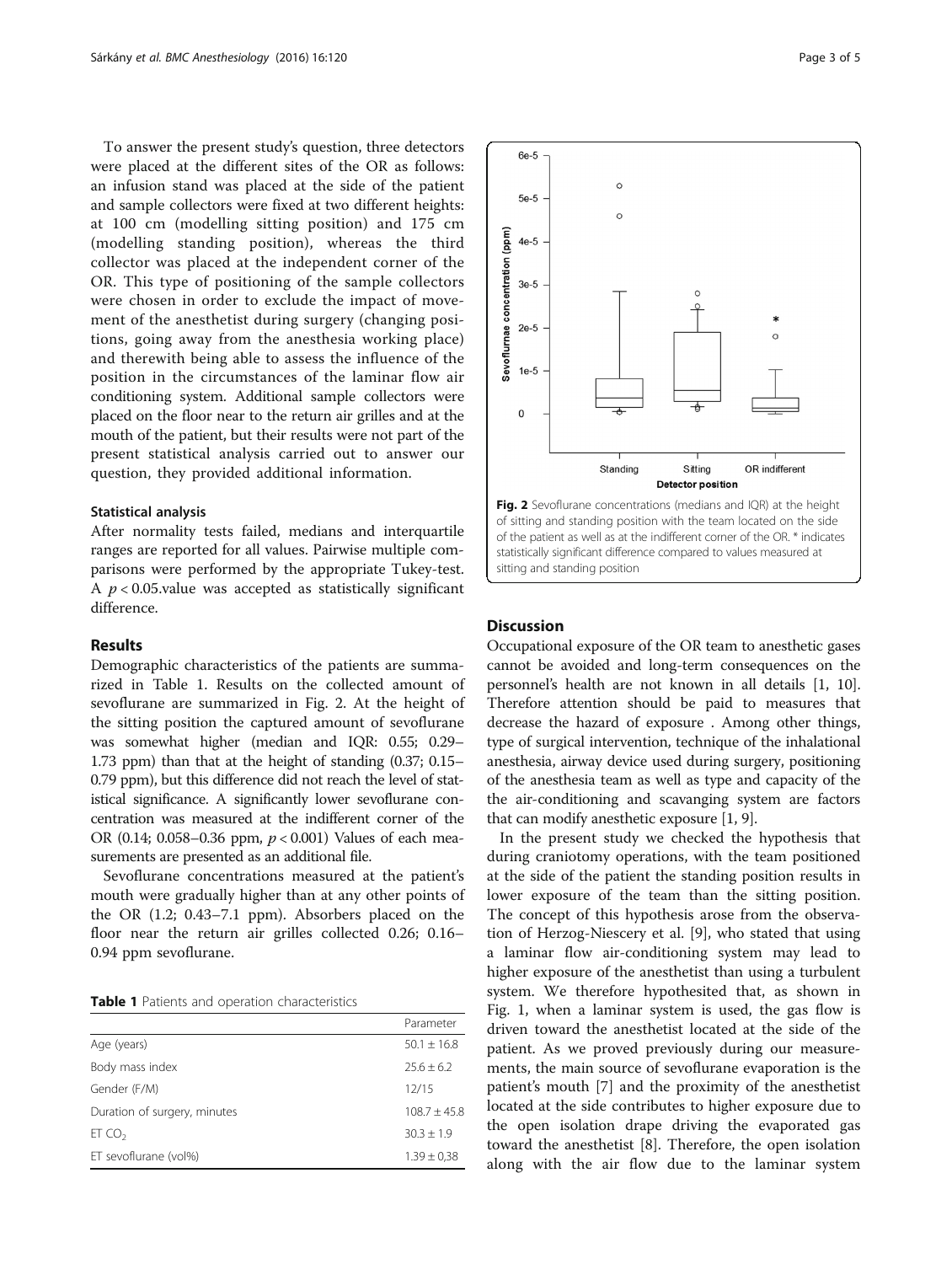<span id="page-3-0"></span>may result in higher anesthetic exposure for the sitting anesthetist (See Fig. [1](#page-1-0)). Although this concept was not proven by our investigations due to a lack of statistically significant differences in sevoflurane concentrations at the height of sitting and standing, it has to be noted that both median and especially upper IQR were much higher at the height of the sitting position. Of note also that the measured values were below the accepted threshold limits of sevoflurane exposure (2 ppm).

It is important to point out that our measurements were performed after an intravenous induction and maintenance occurred with intratracheal inhalational anesthesia, therefore our results are not generalizable. For sake of clarity, we started collecting the evaporated amount of sevoflurane after the induction and endotracheal intubation (after skin incision), when the steady-state was reached. On purpose we intended to exclude the effect of higher pollution occuring during induction (intravenous induction was used, followed by inhalational maintanance), because we wanted to assess the effect of standing or seating position. Previously many authors have reported on higher amounts of evaporated anesthetic gases when laryngeal masks were used [\[9](#page-4-0), [11\]](#page-4-0) or during inhalational inductions [[9, 12\]](#page-4-0). As the amount of sevoflurane that escapes through the mouth of the patients in intratracheal anesthesia is much lower than that observed during administration of a laryngeal mask airway, it is conceivable that the exposure differences between the sitting and standing positions may be clinically important in certain scenarios.

The most important question of all evaporation study is how much difference in exposure would there need to be for this difference to be important? There is lack on sufficient data to answer this question. Although threshold limit concentration for anesthetic gases are defined and taken into account in some countries, but they are arbitrarily defined. In fact, there are reports on potential long-term side effects in exposed workers [3, 5, [6\]](#page-4-0), but systematic, long-term follow-up studies under the present technical circumstances (low flow-minimal flow technique, air flow systems in the ORs) are lacking. Further studies are needed to answer this question.

## Conclusion

In conclusion: there are many open questions and debated issues related to the occupational exposure of inhaled anesthetics. Although the time-weighted average is usually below the arbitrarily defined threshold limits, long-term effects on occupationally exposed workers are not fully known. Therefore, technical measures and organisatory aspects have to be taken in order to minimize the potential hazards of anesthesia teams. These may include positioning of the anesthesia team to the feet of the patients during intracranial surgeries, as suggested previously (8) or placing a fan to the breating zone of the anesthesia team in case of laminar flow air conditioning system. Recent results suggest that beside the technical environment, local behavioural factors in the operating theatre may influence anesthetic exposure [[13\]](#page-4-0).

## Additional file

### [Additional file 1:](dx.doi.org/10.1186/s12871-016-0284-0) Values of each measurements. (XLSX 9 kb)

#### **Abbreviations**

OR: Operating room; ppm: Par per million

#### Acknowledgements

The authors wish to express their gratitude to Csaba Pető, chemist for gas chromatography analysis.

#### Funding

The study was supported by the Hungarian Brain Research Program - Grant 510 No. KTIA 13 NAP A II/5.

### Availability of data and materials

The dataset(s) supporting the conclusions of this article is (are) included within the article (and its Additional file 1).

## Authors' contributions

PS: Data collection, drafting the manuscript. BT: Data collection, drafting the manuscript. ÉS: Data collection, drafting the manuscript. JG: Data collection, drafting the manuscript. BF: Drafting the manuscript, statistical analysis. CM: Concept of the study, darfting the manuscript. All authors have read and approved the final version of the manuscript.

#### Authors' information

All authors are co-workers of the University of Debrecen, Dapertment of Anesthesiology and Intensive Care, Neuroanesthesia Working Group.

#### Competing interests

The authors declare that they have no competing interests.

#### Consent for publication

Not applicable.

#### Ethics approval and consent to participate

All patients signed an informed consent approved by the local medical ethics committee (University of Debrecen, Health and Medical Science Center), registration number of institutional ethics approval was: DEOEC RKET/IKET 2483-2006, responsible person: Dr. József Szentmiklósi).

## Received: 22 May 2016 Accepted: 13 November 2016 Published online: 01 December 2016

#### References

- 1. Tankó B, Molnár L, Fülesdi B, Molnár C. Occupational hazards of halogenated volatile anesthetics and their prevention: review of the literature. J Anesth Clin Res. 2014;5(7):1–7.
- 2. Saurel-Cubizolles MJ, Estryn-Behar M, Maillard MF, Mugnier N, Masson A, Monod G. Neuropsychological symptoms and occupational exposure to anaesthetics. Br J Ind Med. 1992;49:276–81.
- 3. Lucchini R, Placidi D, Toffoletto F, Alessio L. Neurotoxicity in operating room personnel working with gaseous and nongaseous anesthesia. Int Arch Occup Environ Health. 1996;68:188–92.
- 4. Lucchini R, Belotti L, Cassitto MG, Faillace A, Margonari M, Micheloni G, Scapellato ML, Somenzi V, Spada T, Toffoletto F, et al. Neurobehavioral functions in operating theatre personnel: a multicenter study. Med Lav. 1997;88:396–405.
- 5. Casale T, Caciari T, Rosati MV, Gioffrè PA, Schifano MP, Capozzella A, Pimpinella B, Tomei G, Tomei F. Anesthetic gases and occupationally exposed workers. Environ Toxicol Pharmacol. 2014;37:267–74.